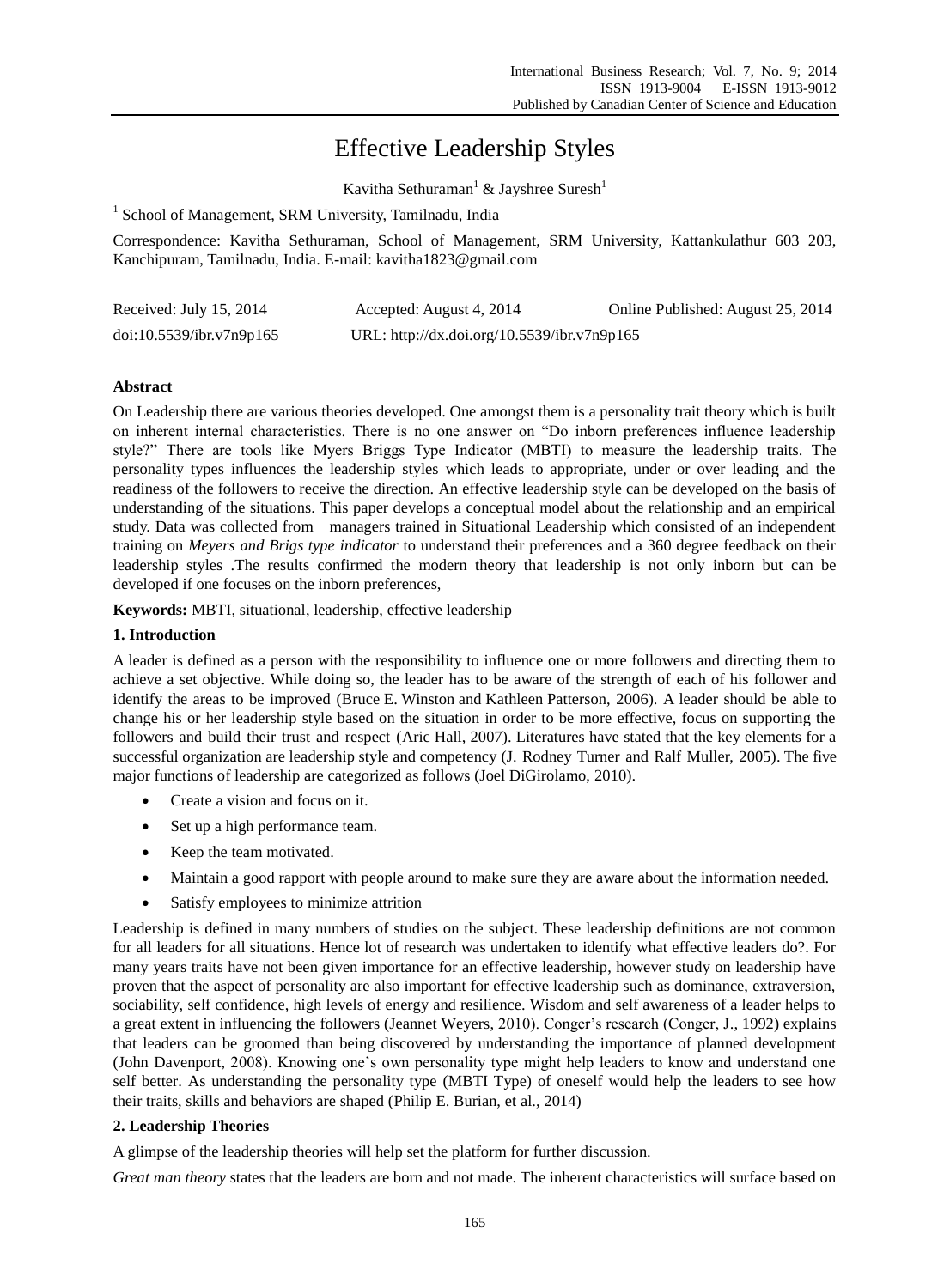the need. This theory went well with our historians and was named as "Great man theory" as in the earlier days the leadership role was taken only by male. This thought was redundant after lot of research and studies were done on leadership (Maj Earl Russel, 2011).

*Trait theory* approach was also one of the early theories of leadership. This approach focuses on the basic traits like physical and personal characteristic along with the competencies a leader should posses. It is based on the assumption that basic traits are the reason for the behavior of the leaders which are consistent in different situations. Similar to the Great Man theory, this approach states that leaders have characteristics that they are born with and it remains consistent for a long time (Fleenor, John W., 2011).

*Contingency theory* focuses on factors connected to environment which might determine the leadership style that would be most appropriate for a particular situation. Various factors includes - the leadership style, followers and the situation *Situational theory* emphasizes that the leaders will choose the best style of leadership based on the situation and the group to be influenced *Behavioral theory* states that leaders are" made and not born" which is opposite to the concept of Great man theory. It states that leadership skills can be learned and developed (Kendra Cherry, n.d).

*Participative theory* explains about the collective decision making abilities of a leader or shared influence of the subordinates in decision making. This leadership style would help in motivating the team members as their inputs are being considered and given due importance (Anit Somech, 2006).

#### **3. Discussion**

Fiedler"s Contingency Theory explains about the relationship between leadership style and performance of the group during different situations. This theory is based on some decisive elements like behavior of the leader (i.e). Task based or relationship based, the leader"s effective orientation based on the situation and leader member exchange (Encyclopedia of group processes and Intergroup Relations, n.d).There are three situational dimensions attached to the effectiveness of a leader namely Leader member relations where it determines the subordinate's loyalty, dependability and support, Task structure depending on the subordinates routine jobs and position power where the leaders' authority is displayed. All the three situational dimensions help leaders in having a situational control. Managers having favorable relationship with subordinates would be able to have more task structure and reward or punish their employees without any issues (Bolden et al., 2003). In Fiedler"s model leadership effectiveness is determined based on relationship between the style of the leader and the working environment of that leader. Leadership style will vary based on the personality styles of a leader and the working environment will be based on the situational aspects which will enable a leader to influence his or her followers (Patrich Antoine, n.d).

The leadership styles and contingency theories play a significant role in the literature pertaining to leadership (Shaun Killian, 2007). Leaders have to know how their leadership styles influence the performance of their followers. This might have both positive and negative impact on their followers for example: being supportive and consistent/being inconsistent/being unsupportive and inconsistent. Hence the leadership styles and contingency theories dominate the literatures on leadership (Warrick, n.d). Literatures also reveal that one of the most important functions of a leader is to monitor team performance and forecast the impact of the environment conditions that might have an effect on the team"s performance. Thereby being able to think of preventing action in case of negative effect (Peter d. Bachiochi, Steven g. Rogelberg, Matthew s. O'connor & Allison e. Elder, 2000).

Although there were several studies made, which concluded that there is no momentous relationship between leadership styles and personality types. Pearman, Roger and Fleenor (1997) observed a strong relationship between the psychological types and leadership behavior which was re-affirmed by using Myers Briggs Type Indicator (MBTI) for understanding the type preferences and reflections of a leader. Hence this study is an attempt to bring out the relationship between situational leadership and MBTI. Literature also talks about the importance of self awareness in a managerial career development and the findings reported that there is a relationship between the self awareness and the managerial career development process. The instruments used for this study was 360-degree feedback and personality inventories (McCarthy, A. & N. Garavan, 1999). The inferior function is the one we least prefer to be used hence it comes into picture during circumstances like when an individual"s energy levels are very low, drained, at times of stress ,Illness, fatigue ect this function is used which would not be that individual at all (Quenk, 2002).

The research has emphasized that knowledge on Myers Briggs Type Indicator (MBTI) will help leaders to understand the areas to be worked on while paying attention to employees needs and potential development areas. The understanding of four mental processes in Jung Theory gives information on energy, data collection,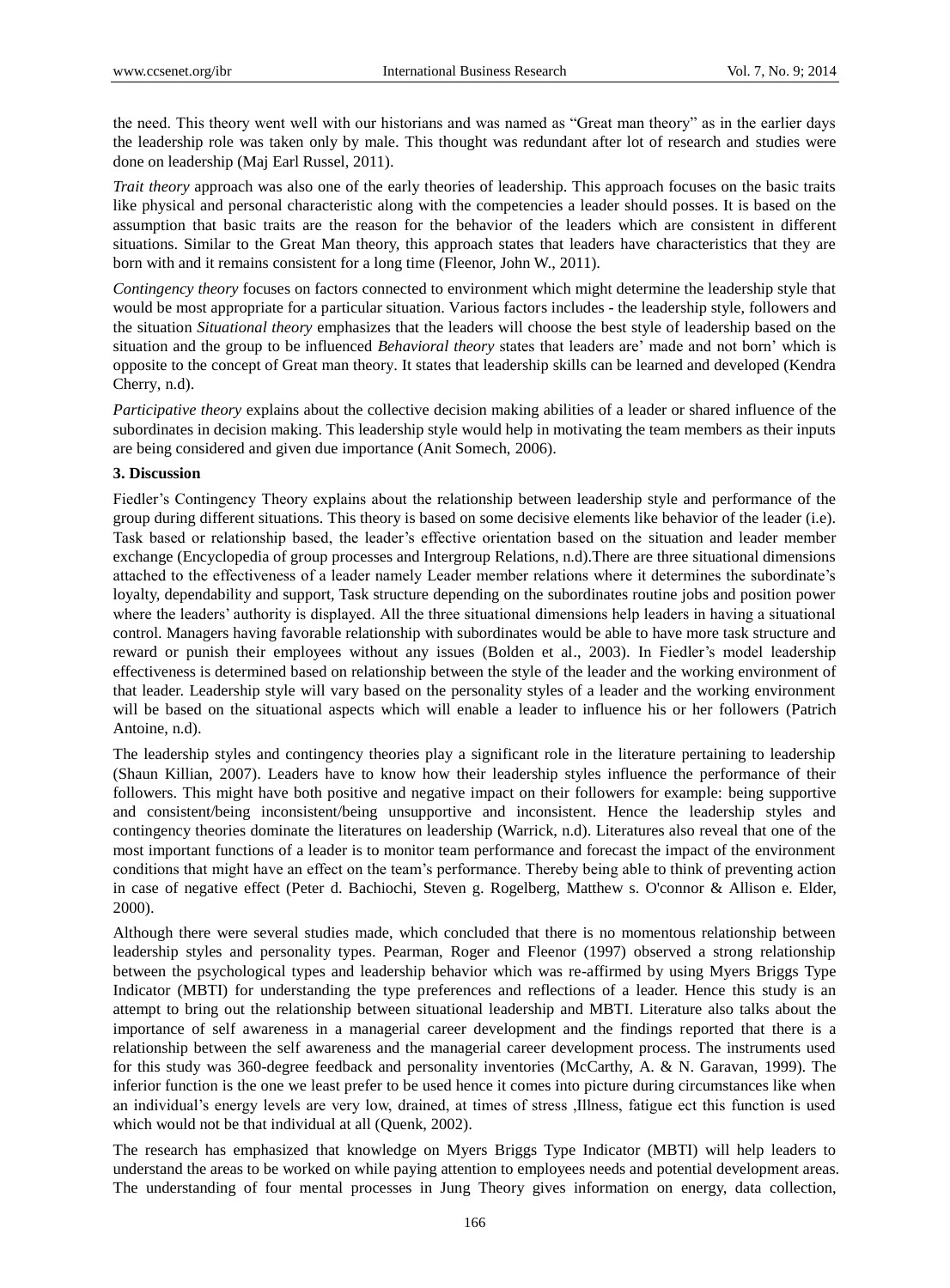decision making, and orientation as these are the more critical areas in identifying what is required to make Blanchard"s model more relevant. Hence linking MBTI and Situational leadership will give good insight to employees about self and others (CPP, n.d).

### **4. Conceptual Model**

### *4.1 Leadership Styles*

The situational leadership theory was developed by Paul Hersey and Ken Blanchard in 1969 proposes that effective leadership depends on the ability of the leader to change his or her behavior to suit the situation. The task and relationship behaviors are called directing and supporting behaviors. Hersey and Blanchard (1977) highlighted four different types of leadership behavior namely-telling (S1-high directive, low supportive), selling (S2-high directive, high supportive), participating (S3-low directive, high supportive), and delegating (S4-low directive, low supportive).

#### *4.2 Readiness Levels*

The role of an leader is to continuously monitor and acclimatize their leadership behavior to each follower's task maturity (i.e) Readiness Levels like R1, R2, R3 and R4. R1 being low maturity on performing a task and R4 being high on performing a task (Module 16, Update). According to situational leadership theory, successful leadership lies in choosing an appropriate leadership style based on the readiness level of the followers. The importance of followers in determining the effective leadership style is because it is follower who accept or reject a leader. The term readiness level means the ability and willingness to perform a specific task. The Situational leadership focuses on flexible leaders using appropriate behavioral responses at various situations. (Yaser mansour almansour, 2012).

# *4.3 MBTI Types of Leader*

MBTI is a psychological instrument developed by Isabel Briggs Myers and her mother, Katharine Cook Briggs, this has been used by people around the world over 60 years to understand their personality and interests. They created 16 types with the description explaining individual"s personality (Joseph, 2009). The report will also help in understanding the differences of each type. These personality types are exhibited by four letters based on their four preferences namely Extroversion/Introversion (E/I), Sensing/Intutive (S/N), Thinking/Feeling (T/F), Judging/Perceiving (J/P). The terms used, have a technical meaning related to MBTI rather than the word by itself (CPP, 2009). This instrument helps to a great extent for leaders in leading virtual teams which indeed has been a great challenge because of less interaction between the leaders and subordinates. A leader has to know his subordinates in order to keep them motivated so as to change his/ or her leadership style for getting the task done and ensuring their subordinates stay motivated. In this regard knowing the MBTI personality type of their subordinates will help the leaders lead effectively (Pearl, 2001). On the other hand knowing the MBTI type of a leader is essential for leadership development. Considerable research was done on the self awareness of a leader for enhancing their leadership skills. Through MBTI, leaders get a chance to assess their preferences that might impact their leadership styles (Kathleen Hanold Watland, 2009).

# *4.4 Leadership Styles*

According to (Hal F. Cunnyngham, 2001). leadership style might be appropriate, over leading (subordinates feel leaders are over doing) or under leading(subordinates feel leaders are not giving them the required guidance) (Hal F. Cunnyngham, 2001) to their followers at various readiness levels.

On the basis of review of literature following conceptual framework is developed and presented below:



Figure 1. Conceptual framework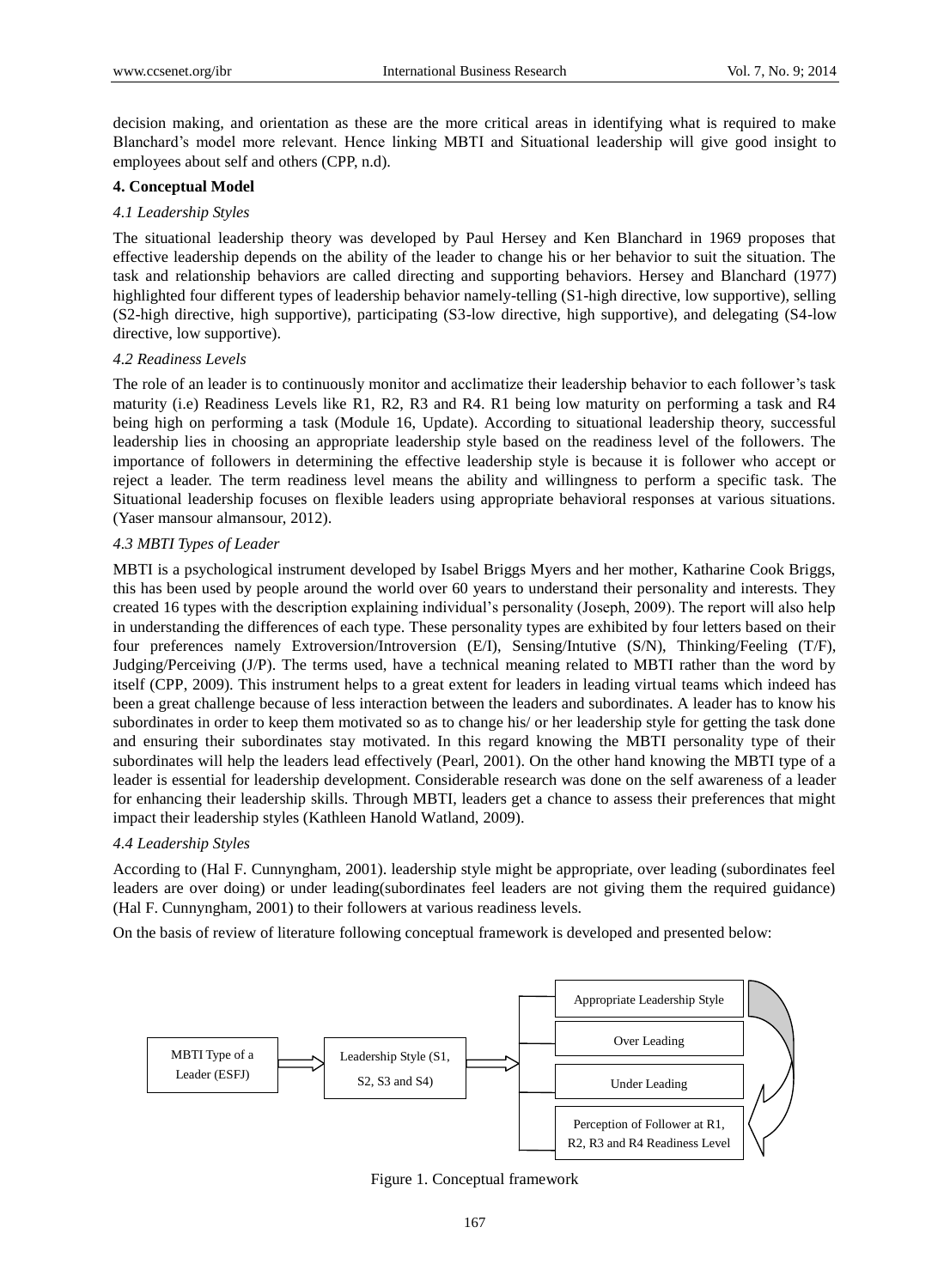# **5. Research Methodology**

# *5.1 Selection of the Study*

The purpose of this research is to bring out the relationship between MBTI and situational leadership, importance of knowing the MBTI type for a leader, thereby develop an instrument around this which would enable the leaders to understand their leadership style better.

# *5.2 Research Design*

The design used for this study was experimental where the results were observed for a predicted outcome. It is an attempt made to test the hypothesis and arrive with the conclusion explaining the relationship between the dependant and independent variables of the study.

Research Area: Studying the Impact of Psychological Type and Leadership Development.

**Research Design**: Experimental Research

**Variable:** MBTI

**Dependant Variable:** Situational leadership

*5.3 Sampling*

Population: Employees having team members

Sample Size: 313

Sampling method: Convenient Sampling

*5.4 Data Collection*

Type of Data: Primary Data

Tools: Observation and Questionnaire

*5.5 Instrument Development*

The research was based on the qualitative and quantitative methodology. An instrument was developed based on preferences of individuals and their leadership styles at consideration of leaders at various situations. This questionnaire focused on the factors like leadership style, MBTI preference of leaders, readiness levels of followers, situations and followers perception about the leaders.

The results of this instrument were compared with the 360 feedback of individual leaders.

In the quantitative approach, the key instrument is a structured questionnaire. It consisted of the following sections.

1) Demographic data;

2) Likert scale (strongly agree to strongly disagree) was used to measure the leadership styles.

Pilot testing was conducted for fifty respondents and appropriate changes were made in the layout and content for easy readability and comprehension.

On the basis of extensive literature review, the variables for the questionnaire were identified. The questionnaire was validated by administering it on five successful and established entrepreneurs to identify any gaps in the literature review.

#### *5.6 Cronbach Reliability*

Validity of this instrument was assured through a test run with various stake holders and certified people in situational leadership. Reliability of the instrument was tested by Cronbach"s alpha statistic with the help of SPSS Version 16. The values for all the factors were over 0.7proving that the data is suitable for research. After this the questionnaire was extended to the rest of the sample.

Researchers have revealed that knowing one"s own MBTI type will enable the person to be aware of his or her leadership preferences which in turn might help in identifying appropriate style of leadership to be adopted with the followers (Richard J. Wester, n.d). It has also been suggested that task oriented leaders (i.e) "T "would be more preferred for an immature organization and a relationship oriented (i.e) "F" more appropriate for matured organization (M. P. Marty Ludlum, 2012).

Having explained about the situational leadership and MBTI, if a leader knows his/her MBTI personality type along with the situational leadership concept, it will help in understanding their leadership style applied to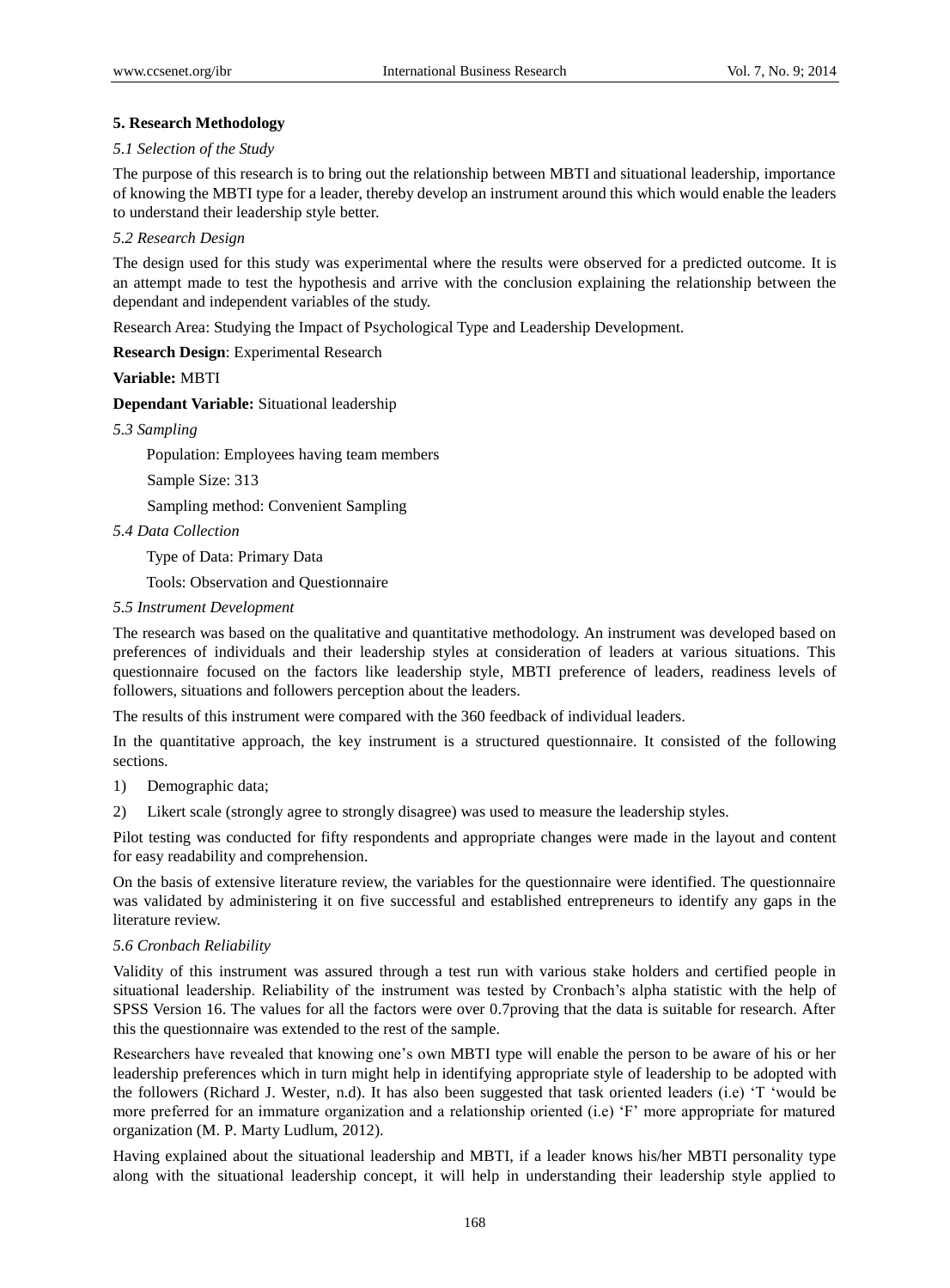followers at various readiness levels R1,R2,R3 or R4 (Hal F. Cunnyngham, 2001), for example the study shows that the introverted leader could be a person more engaged in listening deep conversation, focused and organized (Anna Emanuelsson and Sandra Lindqvist, 2014) Their leadership style might be appropriate, over leading (subordinates feel leaders are over doing) or under leading (subordinates feel leaders are not giving them the required guidance) (Erika Hayes James and Lynn Perry Wooten, 2011) to their followers at various readiness levels. Understanding this will enable a leader to adjust their leadership style according to the readiness levels of the followers which helps in achieving high leader member exchange.

For example: if a leader's MBTI profile is ESFJ his or her leader ship type will be more appropriate to R3 because ESFJs would be highly interested in two way communication and will not be guiding their subordinates.R3 are able but unwilling hence they need more of supportive behavior in order to stay motivated. These leaders will come across as under leading for followers at R1 and R2 as they would need more of direction than supportive leadership style. For R4 followers they will be experienced as over leading because of their more of supportive behavior.

In order to understand the relationship between MBTI and situational leadership, a questionnaire was developed and circulated to group of leaders having reportees. These leaders had already taken the MBTI test and were aware of their personality style. In Parallel there was a type description written for all the 16 MBTI types based on their leadership styles at different readiness levels like R1, R2, R3 and R4.

This questionnaire was tested with 313 individuals out of which for 241 leaders the results were matching (i.e) the questionnaire helped in knowing their leadership style for their followers at various readiness levels. This was also validated against their 360 feedback for more clarity and was matching with those reports as well.

#### **6. Findings**

As a leader hold a major responsibility of leading others. This becomes a biggest challenge as the end result or the output depends on the performance of their followers. This research is an attempt to find a solution. As depicted in the above Fig:1 and from the empirical study, if a leader knows his MBTI personality type along with the situational leadership concept, it will help him understand his/her leadership style applied to followers at various readiness levels R1,R2,R3 or R4 are perceived as his or her leadership style is appropriate, overleading (subordinates feeling leaders are over doing) or under leading(subordinates feel leaders are not giving them the required guidance) to their followers. Understanding this will enable a leader to adjust his/her leadership style according to the readiness levels of the followers which helps in achieving high leader member exchange both in-group and out-group situations.

For example: Below in the table 1 are the results for S1 leadership style and R1 readiness level from the study made with 313 managers.

|   |                    | <b>Unstandardized Coefficients</b> |            | <b>Standardized Coefficients</b> |          |      |
|---|--------------------|------------------------------------|------------|----------------------------------|----------|------|
|   | <b>MBTI</b>        | B                                  | Std. Error | Beta                             | T        | Sig. |
| 1 | (Constant)         | $-1.143$                           | .391       |                                  | $-2.921$ | .004 |
|   | E I computed value | .011                               | .003       | .182                             | 3.661    | .000 |
|   | SN computed value  | .019                               | .004       | .263                             | 5.316    | .000 |
|   | TF computed value  | .023                               | .003       | .337                             | 6.820    | .000 |
|   | JP computed value  | .010                               | .003       | .176                             | 3.533    | .000 |

Table 1. MBTI and leadeship style (S1)

a. Dependent Variable: S1 STYLE.

There is a strong relationship between the psychological types and leadership behavior which was reaffirmed using MBTI for understanding the type preferences and reflections of a leader. The researches have emphasized that knowledge on MBTI will help leaders to understand the areas to be worked on while paying attention to employee needs and potential development areas. The understanding of four mental processes in Jung Theory gives information on energy, data collection, decision making, and orientation as these are the more critical areas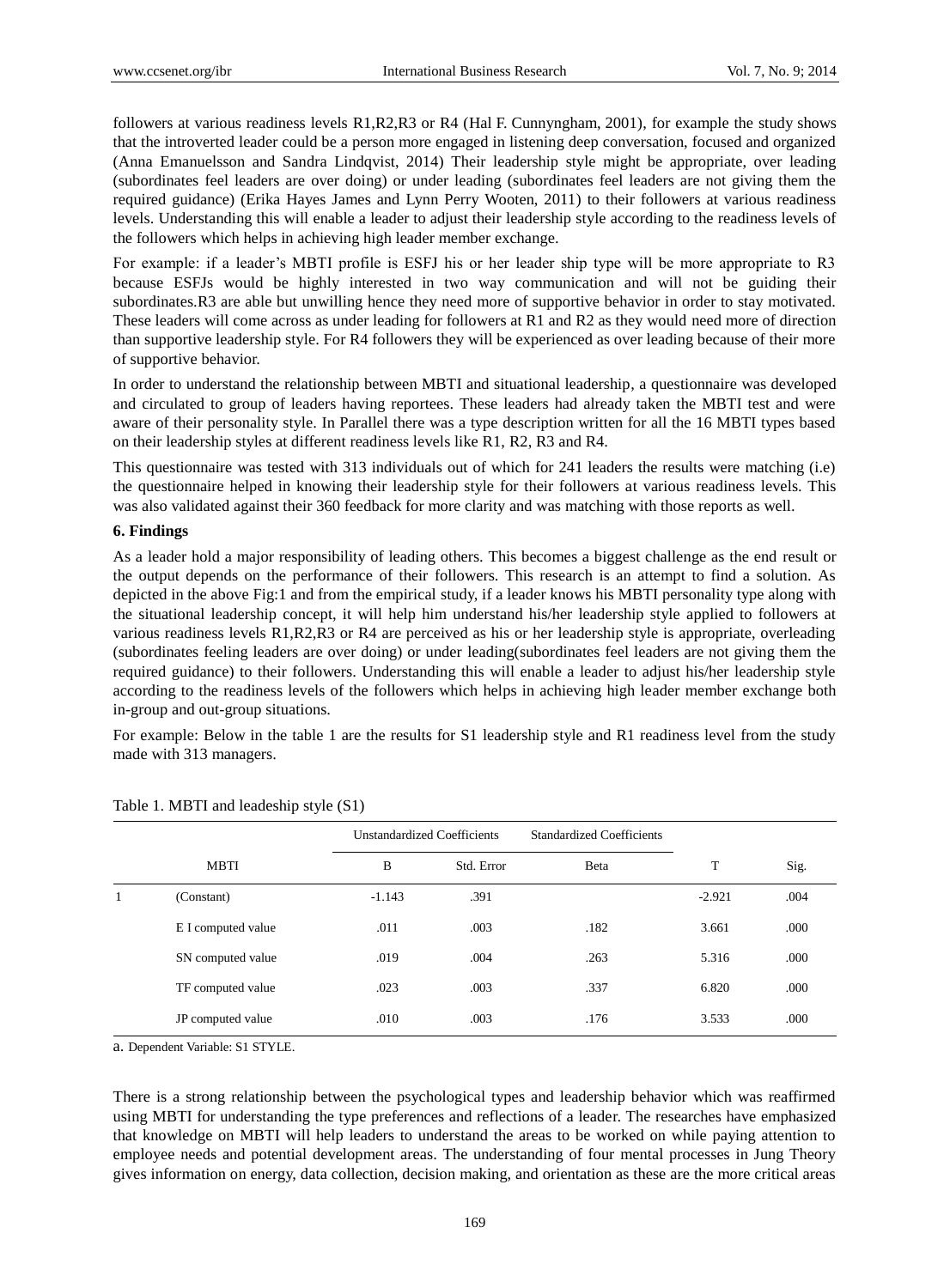in identifying what is required to make Blanchard"s model more relevant.

The results show a high beta value of 0.23 for TF variable and high T value of 6.820. It appears that the S1 type of leaders which is a dependent variable here have high score in TF preferences of their MBTI type (i.e) Most of the S1 leaders from the sample used here have significant scores among these two preferences. Hence knowing their MBTI preferences will help them to influence their subordinates based on their readiness levels (R1, R2, R3 or R4). For example: if their subordinates are at Readiness level one, they would need more of a directive style (T) of leadership that is more of task oriented than being supportive and encouraging (F) so if the leader"s MBTI preference is F instead of T the leaders have to flex a bit and give more directions and be more task oriented for effective leadership. Having detailed out about the highest beta value of TF variable the other three variables (EI, SN, and JP) have also shown that there is significance (Zumbo, B. D., & Zimmerman, D. W, 1993).

|             |                    | <b>Unstandardized Coefficients</b> |            | Standardized Coefficients |           |      |
|-------------|--------------------|------------------------------------|------------|---------------------------|-----------|------|
| <b>MBTI</b> |                    | B                                  | Std. Error | Beta                      | T         | Sig. |
| 1           | (Constant)         | 4.232                              | .157       |                           | 27.007    | .000 |
|             | E I computed value | $-.002$                            | .001       | $-.062$                   | $-1.450$  | .148 |
|             | SN computed value  | $-.015$                            | .001       | $-.437$                   | $-10.214$ | .000 |
|             | TF computed value  | $-.016$                            | .001       | $-.502$                   | $-11.730$ | .000 |
|             | JP computed value  | .002                               | .001       | .064                      | 1.490     | .137 |

Table 2. MBTI and readiness level (R1)

F= 60.802; R Square = .441.

The above table 2 shows the results of multiple regression analysis between the MBTI preferences like EI, SN, TF and JP. The R square value clearly explains 44% of variance associated with Readiness level 1(R1). The F statistics is also highly significant (F=60.802) which confirms that the variables make a meaningful contributions to fit in to the regression model. The two independent variables SN and TF were significantly associated with Readiness level 1.

The most important variable was TF with highest Beta value of .502 and high T value of 11.730 explains that for readiness level 1 the most significant preferences that contributes to be an appropriate leader for R1 is TF preference followed by SN preference as have also shown that there is significance (Ferrari SLP, Cribari-Neto F, 2004).

| <b>Follower's Readiness Level</b> |       | <b>LEADERSHIP STYLE</b> |                 |                |                 |         |
|-----------------------------------|-------|-------------------------|-----------------|----------------|-----------------|---------|
| Readiness Level 1(R1)             |       | <b>S1 STYLE</b>         | <b>S2 STYLE</b> | S3 STYLE       | <b>S4 STYLE</b> | Total   |
| Appropriate                       | Count | 49                      | 29              | 11             | 15              | 104     |
|                                   | $\%$  | 75.40%                  | 67.40%          | 7.90%          | 22.70%          | 33.20%  |
| Over leading                      | Count | 14                      | 14              | $\mathfrak{2}$ | $\theta$        | 30      |
|                                   | $\%$  | 21.50%                  | 32.60%          | 1.40%          | 0.00%           | 9.60%   |
| Under leading                     | Count | 2                       | $\overline{0}$  | 126            | 51              | 179     |
|                                   | $\%$  | 3.10%                   | 0.00%           | 90.60%         | 77.30%          | 57.20%  |
| Total                             | Count | 65                      | 43              | 139            | 66              | 313     |
|                                   | %     | 100.00%                 | 100.00%         | 100.00%        | 100.00%         | 100.00% |

According to Paul Hersey, "Situational Leadership® model S1 leadership style is inferred as "Telling" or "Directing". These leaders will be high on task and low on relationship. Mostly there will be a one way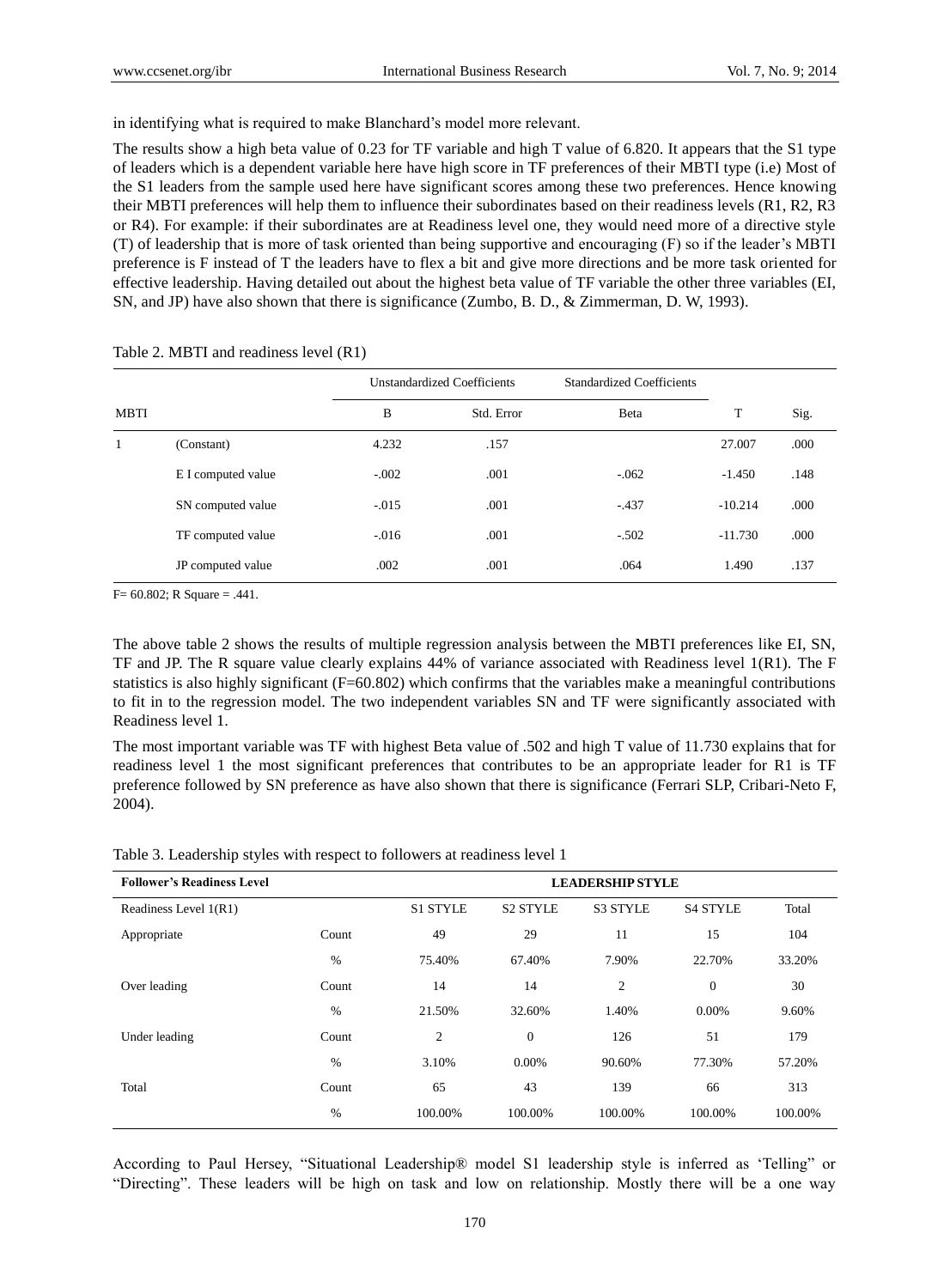communication where the leaders defines what, how and when to do each task. These types of leaders are more appropriate to subordinates at readiness level 1(R1) as they will not be willing to do a task and will also not be able to do a task S1 leaders will be more task oriented and will have a more directive behaviour and low on relationship (support)

The above table 3 shows that there were 49 people with S1 type of leadership style more appropriate to Readiness level 1(R1) subordinate this was validated against the 360 feedback for these leaders. There were also 29 S2 type leaders who came across as appropriate leaders for readiness level 1(R1) subordinates. On the other hand the 126 S3 leaders and 51 S4 leaders came across as over leading leaders for this readiness level 1(R1) as those leaders will not focus much on the tasks and their leadership styles are nor directive and task oriented.

#### **7. Conclusion**

The selection of an appropriate leadership style depends on the situation as well as the personalities of leaders for influencing. Knowing and understanding the different types of personality preferences of a leader, can form the basis of a leadership style which will result in high probability of success. This will also help the leaders to flex their leadership styles appropriately as and when there is a need. It is found that an leadership style need not be inborn, but can be developed.

#### **References**

- Anit, S. (2006). The Effects of Leadership Style and Team Process on Performance and Innovation in Functionally Heterogeneous Teams. *Journal of Management, 32*(1). 132–157. http://dx.doi.org/10.1177/0149206305277799
- Anna, E., & Sandra, L. (2014). *Leadership of Introverts*. Blekinge Institute of Technology, School of Management, MBA.
- Aric, H. (2007). *Leadership Thought Journal*. Capella University.
- Bolden et al. (2003). A Review of Leadership Theory and Competency Frameworks. Center of Leadership studies, University of Exeter. *CGSC Class 11-02 Conference* (pp. 183–211).
- Bruce, E. W., & Kathleen, P. (2006). An Integrative Definition of Leadership. *International Journal of Leadership Studies, 1*(2), 6–66.
- Conger, J. (1992). *Learning to lead: The art of transforming managers into leaders*. Jossey-Bass, San Francisco.
- CPP (n.d)*. Using the Myers – Briggs ® Instrument with Blanchard's Situational Leadership II Assessment.*  MYERS-BRIGGS®/SLII® GUIDE.
- CPP. (2009). *Effectiveness: a multivariate analysis of observational variables and the MBTI.* Myers-Briggs Type Indicator Interpretive Report.
- Encyclopedia of group processes and Intergroup Relations. (n.d). *Contingency Theories of Leadership*. SAGE Publication,Inc.
- Erika, H. J., & Lynn, P. W. (2011). *Leading Under Pressure: From Surviving to Thriving Before, During, and After a Crisis*. The Member Connector, International Leadership Association.
- Fleenor, J. W. (2011). *Trait Approach to Leadership*. Encyclopedia of Industrial and organisational Psychology. SAGE Publication.
- Hal, F. C. (2001). *A study of the relationships between personality as indicated by the myers briggs type indicator and leadership strengths and weaknesses as identified by skillscope*. University of North Texas.
- Hersey, P., & Blanchard, K. H. (1977). Management of Organizational Behavior (3rd ed.). New Jersey/Prentice Hall: Utilizing Human Resources.
- J. Rodney, T., & Ralf, M. (2005). The Project Manager"s Leadership Style as a Success Factor on Projects: A Literature Review. *Project Management Journal*.
- Jeannet, W. (nd). Importance of leadership capacity versus competence: a case study. *Australian Journal Of Management & Organisational Behaviour, 5*(1), 117–128.
- Joel, D. (2010). *The art, psychology, and science of management—an integrated approach*. Leaders and the Leadership Process, Turbocharged Leadership.
- John, D. (2008). Jay conger"s "learning to lead": a book review. *Business Intelligence Journal*.
- Joseph, D. T. (2009). The correlation between Myers-Briggs type and preparedness for leadership. *Prescott*